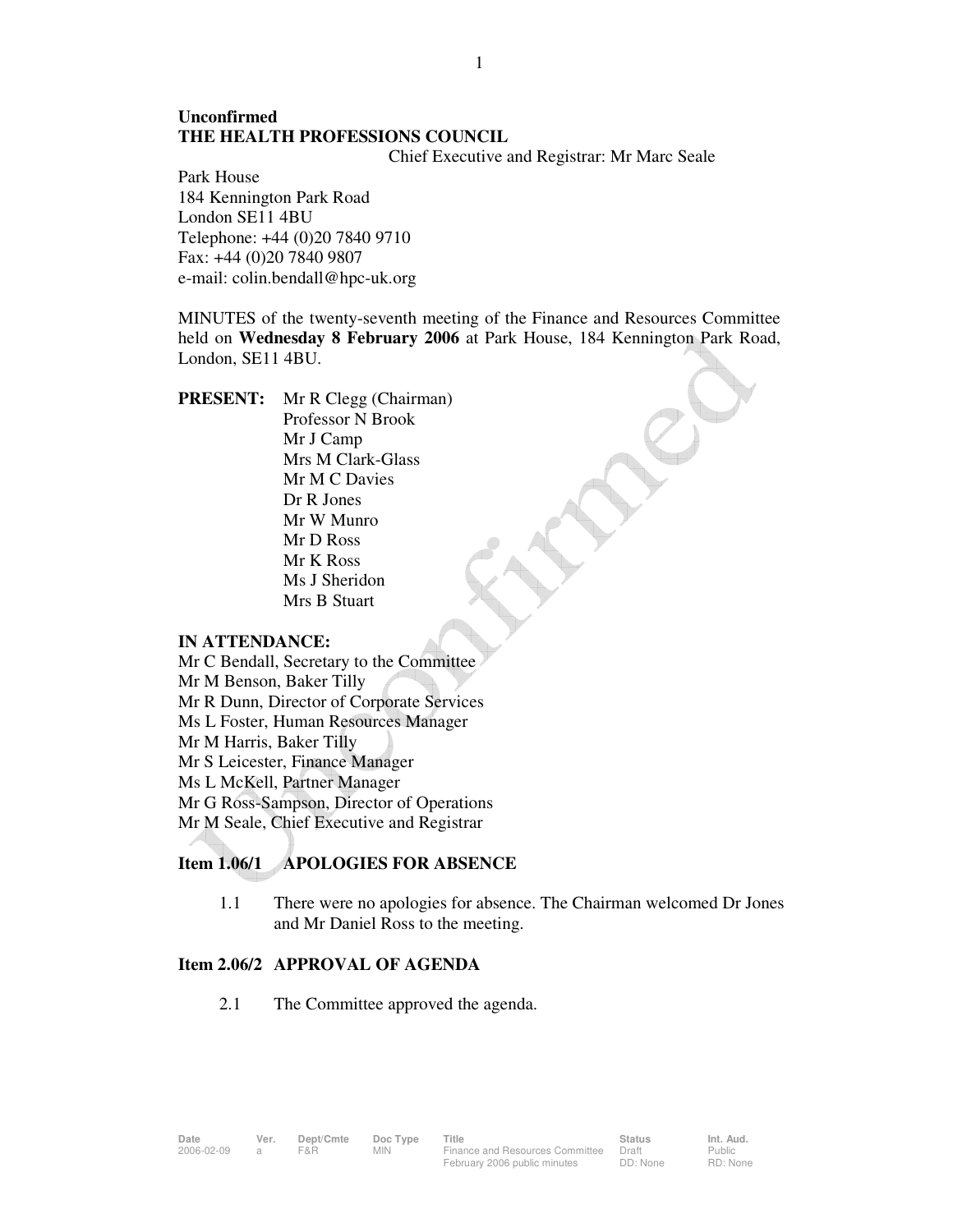## **Item 3.06/3 MINUTES OF THE FINANCE AND RESOURCES COMMITTEE MEETING HELD ON 21 NOVEMBER 2005**

 3.1 It was agreed that the minutes of the twenty-sixth meeting of the Finance and Resources Committee should be confirmed as a true record and signed by the Chairman.

### **Item 4.06/4 MATTERS ARISING**

- 4.1 The Committee received a paper to note from the Executive.
- 4.2 The Committee noted the actions list as agreed at the last meeting.

#### **Item 5.06/5 FINANCE REPORT**

- 5.1 The Committee received a report on the work of the Finance Department.
- 5.2 The Committee noted significant financial projects/issues, including completion of version 3 of the 2006-7 budget (for discussion/approval at the Committee meeting on 22 March); action on outstanding insurance issues; and updating the Financial Procedures manual and encouraging greater role cross-training within the Department.

### **Item 6.06/6 HUMAN RESOURCES DEPARTMENT REPORT**

- 6.1 The Committee received a report on the work of the Human Resources Department.
- 6.2 The Committee noted that several new positions had recently been advertised: two Education Administrators (Approvals) in the Education Department; a Registrations Manager (Operations); and a Case Manager in the Fitness to Practise Department. The Committee noted that the position of IT Back Office Systems Administrator and Developer had been filled.
- 6.3 The Committee noted that, following advertising in November, no applicants for the post of Policy Manager (Education) had been short listed for interview and alternative recruitment strategies were being considered. The Committee agreed that this was a key post and it was important that it should be filled as soon as possible. The Committee noted that several publications, which could be used for any readvertisement, had been identified.
- 6.4 The Committee noted that the Human Resources Department had coordinated a Training Needs Analysis to formulate a structured training plan. The Committee noted that this would allow the HPC to meet the International Organisation for Standardisation (ISO) requirements and

| 1 UHVIIV. |                                 |  |
|-----------|---------------------------------|--|
|           | Committee noted significant fin |  |

| Date       | Ver. | Dept/Cmte | Doc Type | Title                           | <b>Status</b> | Int. Aud. |
|------------|------|-----------|----------|---------------------------------|---------------|-----------|
| 2006-02-09 |      | F&R       | MIN      | Finance and Resources Committee | Draft         | Public    |
|            |      |           |          | February 2006 public minutes    | DD: None      | RD: None  |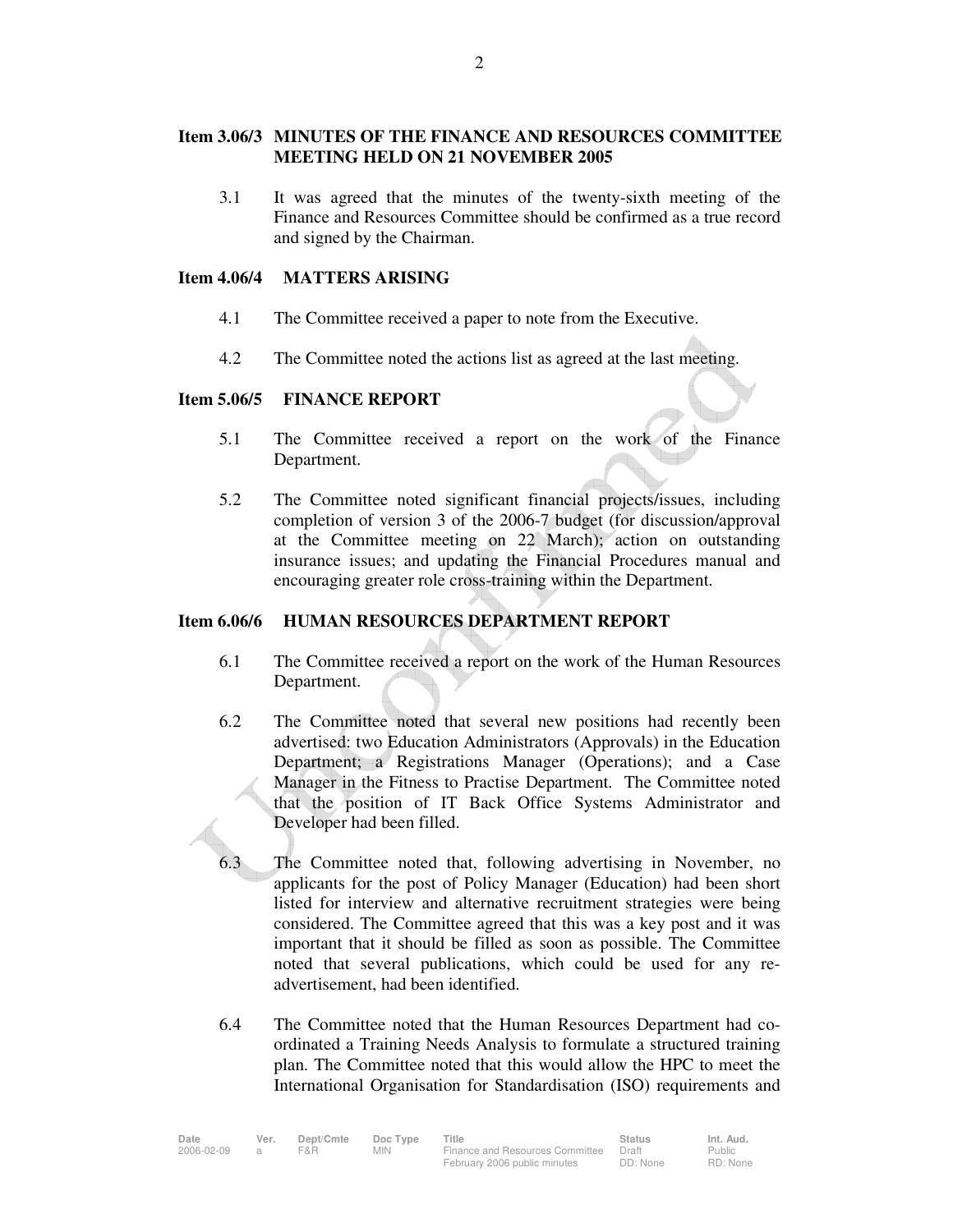would contribute towards the longer term goal of achieving the Investors in People standard.

### **Item 7.06/7 PARTNER MANAGER REPORT**

- 7.1 The Committee received a report on the work of the Partner Manager.
- 7.2 The Committee noted that three non-Council Committee members had recently been appointed. In addition to the appointment of Mr Daniel Ross as the accountant member of the Committee, Mr Richard Kennett had been appointed as the accountant member of the Audit Committee and Mr Steven Hutchins as the Prosthetist and Orthotist member of the Education and Training Committee.
- 7.3 The Committee noted that interviews for three Prosthetist and Orthotist Panel Members were due to be held on 27 February.
- 7.4 The Committee noted that the Partner Performance Appraisal system had been presented to the relevant Committees and was being amended to take account of Committee members' comments before the final draft was submitted to the Council meeting on 1 March.
- 7.5 The Committee noted that the Partner Manager was meeting the Education, International Registration and Fitness to Practise Departments to determine the re-appointment process for Partners. 296 contracts for Partners would expire in May-September 2006 and it was intended that a process would be implemented to match Partner numbers to forecast business needs. The Committee noted that the reappointment process would be submitted to the Council meeting on 1 March.

### **Action: LM (by 1 March 2006)**

 7.6 The Committee noted that, although some Partners had not had the opportunity to undertake work for the HPC, all existing Partners would be given the opportunity to re-apply.

### **Item 8.06/8 CORPORATE SERVICES REPORT**

- 8.1 The Committee received a report on the work of the Corporate Services Director, covering Information Technology, ISO, Office Services and Information Services.
- 8.2 The Committee noted that the HPC's Intelligent Character Recognition renewals system was working well, with more than 1,000 renewal applications processed in one day.
- 8.3 The Committee noted that the direct debit scheme used in the UK was being updated to use internet technology. Initial testing of the

| Date       | Ver. | Dept/Cmte | Doc Type | Title                           | <b>Status</b> | Int. Aud. |
|------------|------|-----------|----------|---------------------------------|---------------|-----------|
| 2006-02-09 |      | F&R       | MIN.     | Finance and Resources Committee | Draft         | Public    |
|            |      |           |          | February 2006 public minutes    | DD: None      | RD: None  |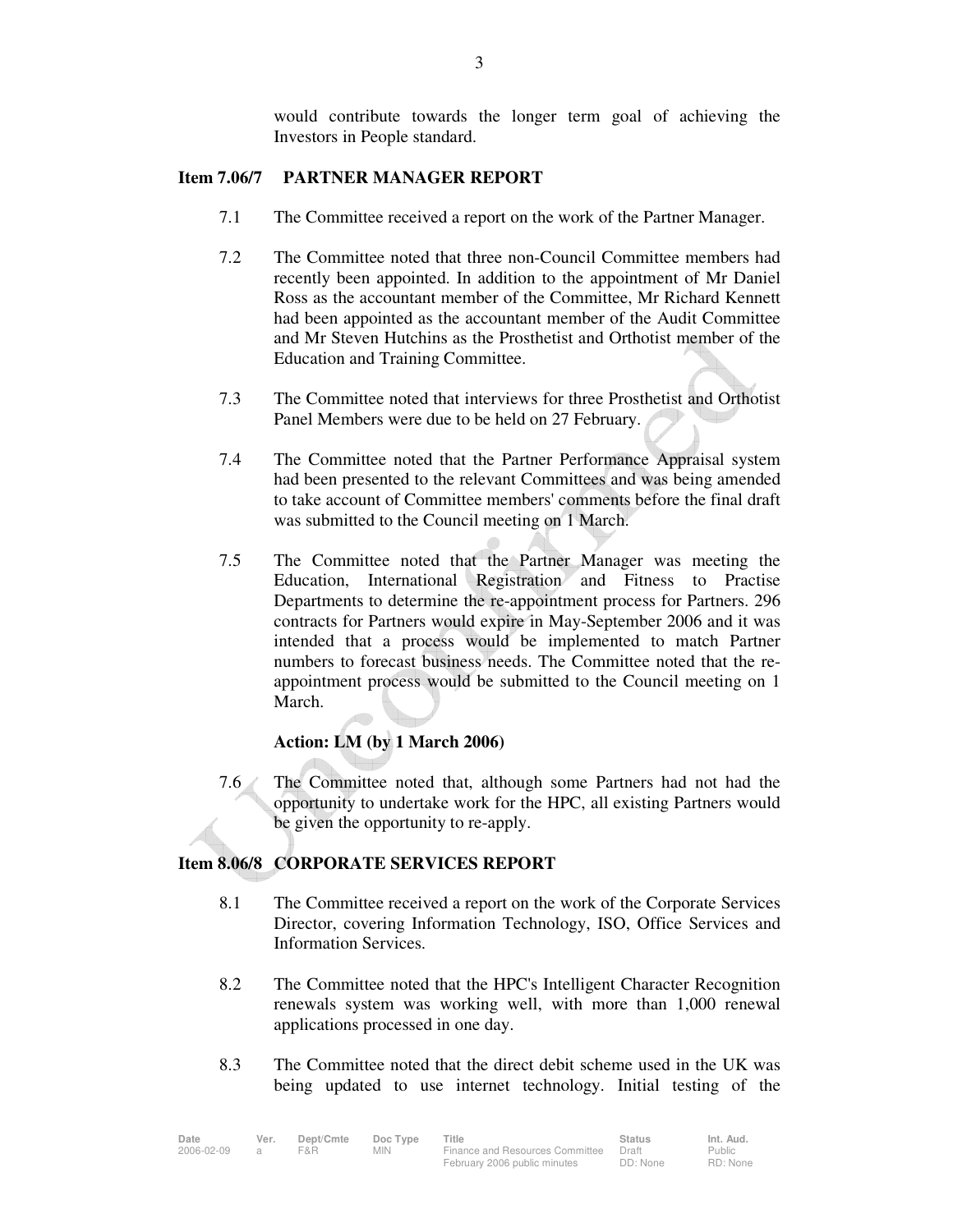developed software linking the HPC's registration database and the direct debit process had taken place. Minor work was required before Registration Officer training could begin.

### **Item 9.06/9 RACE RELATIONS AMENDMENT ACT 2000 - RESPONSE**

- 9.1 The Committee received a paper for discussion/approval from the Executive.
- 9.2 The Committee noted that, at its meeting on 20 September 2005, approval had been given to seek further external advice on the HPC's obligations under the Race Relations (Amendment) Act and how best to address these. A proposed Equality and Diversity Scheme had been developed for the Committee's consideration and was attached to the paper.
- 9.3 The Committee noted that the Executive Management Team was developing strategies and timetables to address the proposed Scheme and obligations under the Act. Following an initial risk assessment by the Executive Management Team, it was proposed that three areas were in need of the most immediate attention: the Fitness to Practise Department, International Registration Department and Communications Department. These areas had been identified because Fitness to Practise allegations and registration applications by international professionals had been the focus of claims by ethnic minority groups (e.g. forms had been found to be more user-friendly to people with less English skills than letters when making allegations). The Communications Department was also seen as a key priority due to the need to demonstrate that the HPC was targeting media strategies and campaigns at people from minority groups and increasing the provision of information about regulation to people in these groups.
- 9.4 The Committee noted that, in order to assess the outcome of Fitness to Practise cases or registration applications, it would be necessary to compile data from the HPC's records and this would require significant resources (e.g. employees' time). The Committee noted that the HPC's training budget had made provision for equality and diversity training across the HPC.
- 9.5 The Committee discussed whether it was necessary to include an introductory sentence in each policy of the Scheme. The Committee agreed that the Executive should consider whether this was necessary.
- 9.6 The Committee agreed the proposed Equality and Diversity Scheme and noted that it would be submitted to the Council meeting to be held on 1 March.

### **Action: MJS (by 1 March 2006)**

| Date       |      |           |            | Title                                 | <b>Status</b> | Int. Aud. |
|------------|------|-----------|------------|---------------------------------------|---------------|-----------|
|            | Ver. | Dept/Cmte | Doc Type   |                                       |               |           |
| 2006-02-09 |      | F&R       | <b>MIN</b> | Finance and Resources Committee Draft |               | Public    |
|            |      |           |            | February 2006 public minutes          | DD: None      | RD: None  |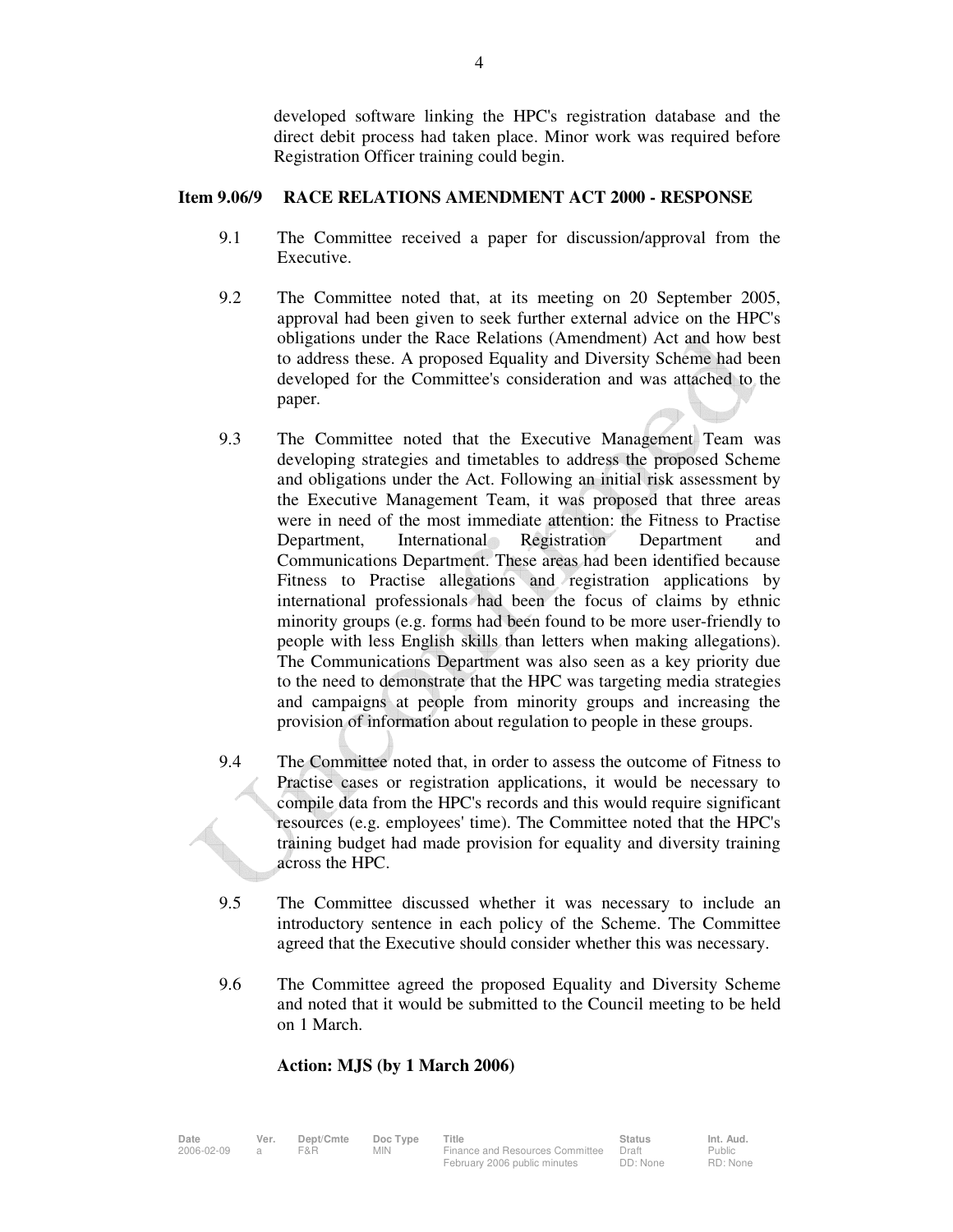9.7 The Committee agreed the proposed action plan to target the areas of Fitness to Practise, International Registration and Communications as a first priority.

### **Action: Executive Management Team (ongoing)**

#### **Item 10.06/10 STRATEGIC INTENT**

- 10.1 The Committee received a paper for discussion/approval from the Executive.
- 10.2 The Committee noted that the draft Strategic Intent had been presented to Council on 6 December. The Committee noted that comments from all Committees and individual Council members would be incorporated into a revised draft which would be re-presented to the Council on 1 March.
- 10.3 The Committee noted that individual members had provided input about the draft Strategic Intent at the informal Council workshop meeting held on 7 February. The Committee agreed that it would be more productive for Council to consider the revised draft document on 1 March.

### **Action: MJS (by 1 March 2006)**

### **Item 11.06/11 INTERNATIONAL SCRUTINY FEES**

- 11.1 The Committee received a paper for discussion/approval from the Executive.
- 11.2 The Committee noted that the Management Accountant had undertaken some initial revenue modelling work in October 2005 to examine the impact of increasing the International Scrutiny fee from £200 to £300 per application from 1 January 2007. A meeting had been held in December 2005 with Mr Jonathan Bracken, the HPC's solicitor and Parliamentary agent, to discuss the process and timeframe for the proposed increase. The Committee noted that the proposed increase would also be submitted to the Education and Training Committee for consideration. The Committee noted that, under Section 45(1) of the Health Professions Order 2001, the HPC was required to seek the Privy Council's approval for fees.
- 11.3 The Committee noted that the direct cost of scrutinising International applications was estimated at approximately £290 per application (mostly comprised of Assessor and HPC employee costs) with further indirect costs (e.g. property and office services) on top.
- 11.4 The Committee agreed that the increase in the fee should take full account of all direct and indirect costs and forecast inflation. The

| Date       | Ver. | Dept/Cmte | Doc Type   | Title                           | Status   | lnt. Aud. |
|------------|------|-----------|------------|---------------------------------|----------|-----------|
| 2006-02-09 |      | F&R       | <b>MIN</b> | Finance and Resources Committee | Draft    | Public    |
|            |      |           |            | February 2006 public minutes    | DD: None | RD: None  |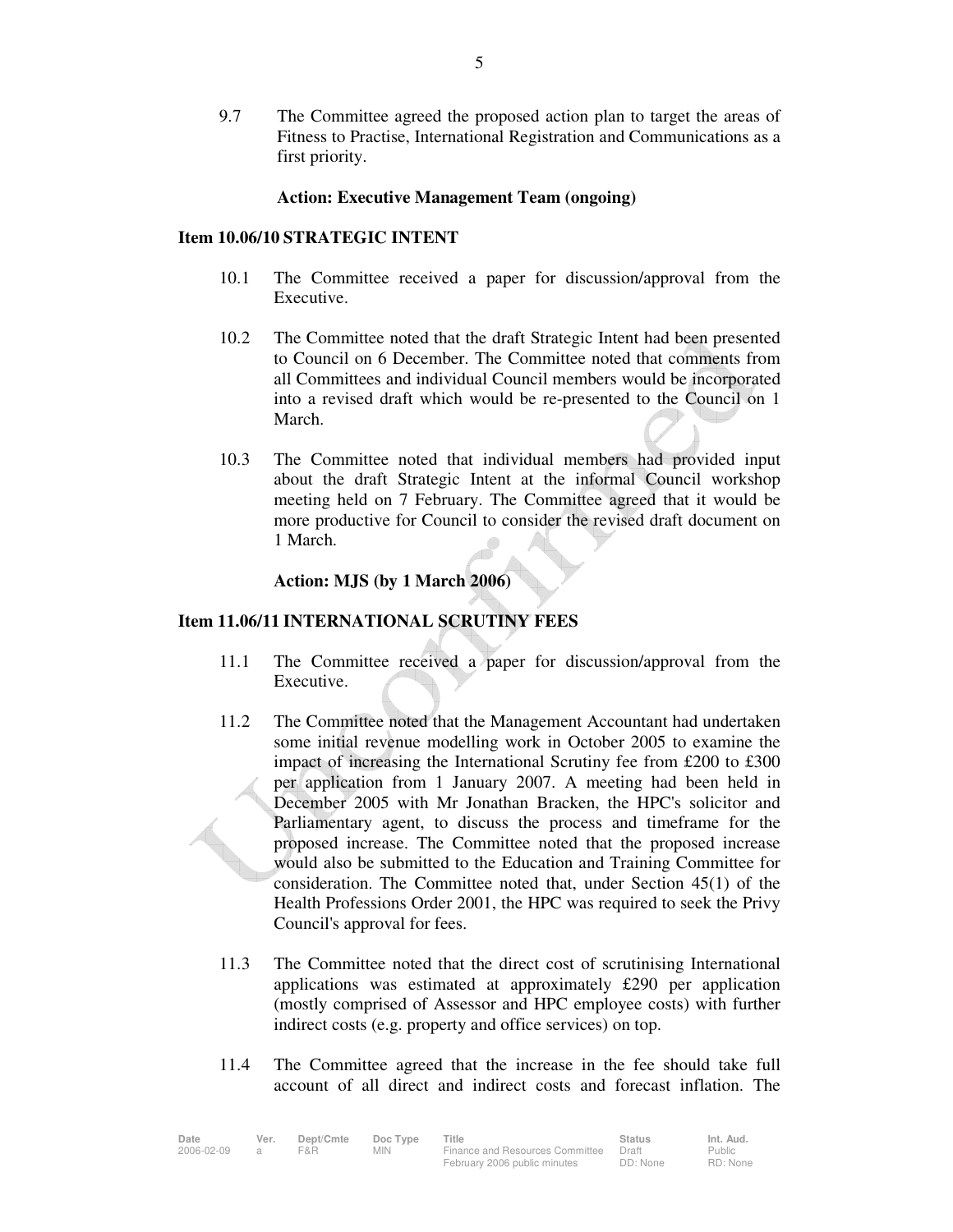Committee agreed that the Finance Department should identify all costs involved and seek information on the method used by other regulators, in order to recalculate the proposed scrutiny fee. The Committee agreed that it should reconsider the issue once this information was available.

#### **Action: SL/Finance Department (by 30 March 2006)**

## **Item 12.05/12 MANAGEMENT ACCOUNTS FOR YEAR TO DECEMBER 2005**

- 12.1 The Committee received a paper to note from the Executive. The Committee noted that the decrease in Working Capital on page 2 of the paper should read £292,000.
- 12.2 The Committee noted that, after nine months of the financial year, the HPC had budgeted an operating deficit of approximately £97,000. The actual result for the year to date was a surplus of approximately £865,400, a favourable variance of approximately £962,400.
- 12.3 The Committee noted that, after six months, actual income including investment income totalled £8.6 million and expenditure totalled £7.5 million, giving an overall surplus of approximately £1.1 million. The Committee noted that it was expected that the surplus would reduce as the financial year drew to a close, as appointments to some positions had been deferred.
- 12.4 The Committee noted that the budget included provision for early retirement.
- 12.5 The Committee thanked the Management Accountant and the Finance Manager for their work in compiling the accounts.

## **Item 13.05/13 COMMITTEE MEMBERSHIP**

- 13.1 The Committee received a paper to note from the Executive.
- 13.2 The Committee noted that Mr Paul Acres had recently been nominated to the Audit Committee by the President. The Committee noted that the Council had agreed at its meeting on 5 October 2005 that membership of the Finance and Resources Committee and the Audit Committee should be separate and Mr Acres had therefore decided to step down from the Finance and Resources Committee.
- 13.3 The Committee noted that, with the agreement of the Chairman, the Secretary to the Committee had circulated an e-mail to Council members on 23 January to invite expressions of interest for the vacancy on the Committee by 10 February.
- 13.4 The Committee noted that, subject to Council ratification on 1 March, the proposed membership of the Audit Committee was: Mr Paul Acres,

| Date       | Ver. | Dept/Cmte | Doc Type   | Title                           | Status   | Int. Aud. |
|------------|------|-----------|------------|---------------------------------|----------|-----------|
| 2006-02-09 |      | F&R       | <b>MIN</b> | Finance and Resources Committee | Draft    | Public    |
|            |      |           |            | February 2006 public minutes    | DD: None | RD: None  |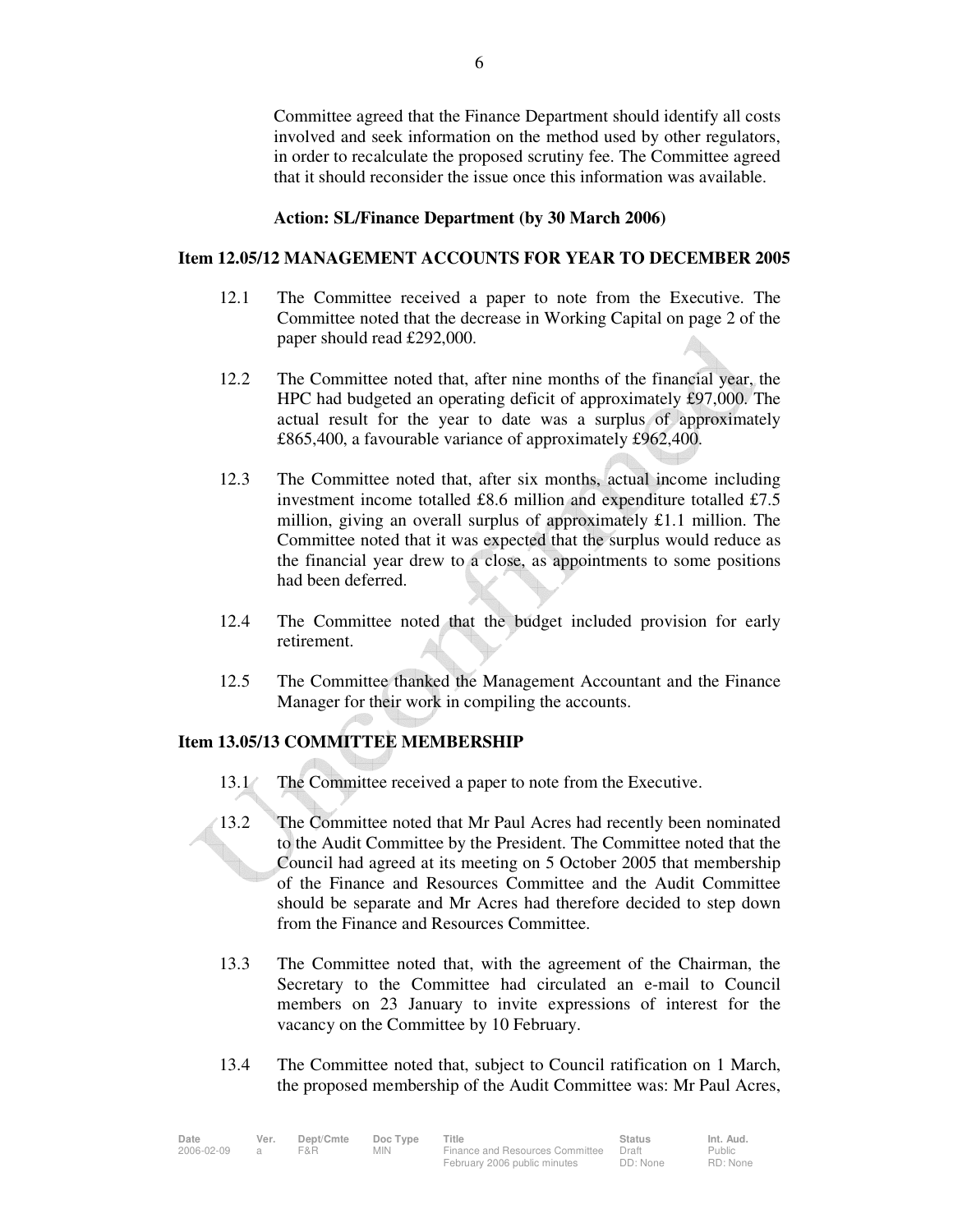Professor Tony Hazell, Mr Richard Kennett (Accountant Member), Professor Carol Lloyd and Mr Douglas Proctor.

 13.5 The Committee noted that Mr Kennett and Mr Daniel Ross had suggested that they should observe their counterpart's Committee meetings in order to ensure that committee business did not impact on the other Committee's area of work. The Committee agreed that, subject to confirmation that there was nothing in the Standing Orders of each Committee to prevent this, the Accountant Members should observe their counterpart's Committee meetings.

### **Action: CB (by 1 March 2006)**

### **Item 14.06/14 PERFORMANCE REVIEW SYSTEM**

- 14.1 The Committee received a paper for information from the Executive.
- 14.2 The Committee noted that annual performance reviews for employees were being held across the HPC during February. The Committee noted that the performance review was used to address performance and development and set goals and objectives for the coming year. The performance review system was essentially the same system as used in previous years. However, competencies had been added for assessment, as a result of requests from management and feedback from employees in consultation groups.
- 14.3 The Committee noted that the performance review system would be kept under review by the Human Resources Department and that it might be necessary to develop a separate set of competencies for use by managers.

### **Item 15.06/15 ANY OTHER BUSINESS**

15.1 There was no other business.

### **Item 16.06/16 DATE AND TIME OF NEXT MEETING**

- 16.1 The Committee agreed that the Remuneration Committee should meet at 10.30 am on Wednesday 22 March and that the Finance and Resources Committee should meet at 11.30 am on the same day.
- 16.2 Subsequent meetings of the Finance and Resources Committee would be held at 10.30 am on:-

Thursday 27 April 2006

Thursday 22 June 2006

Friday 28 July 2006

| ıte      |   |
|----------|---|
| 06-02-09 | а |